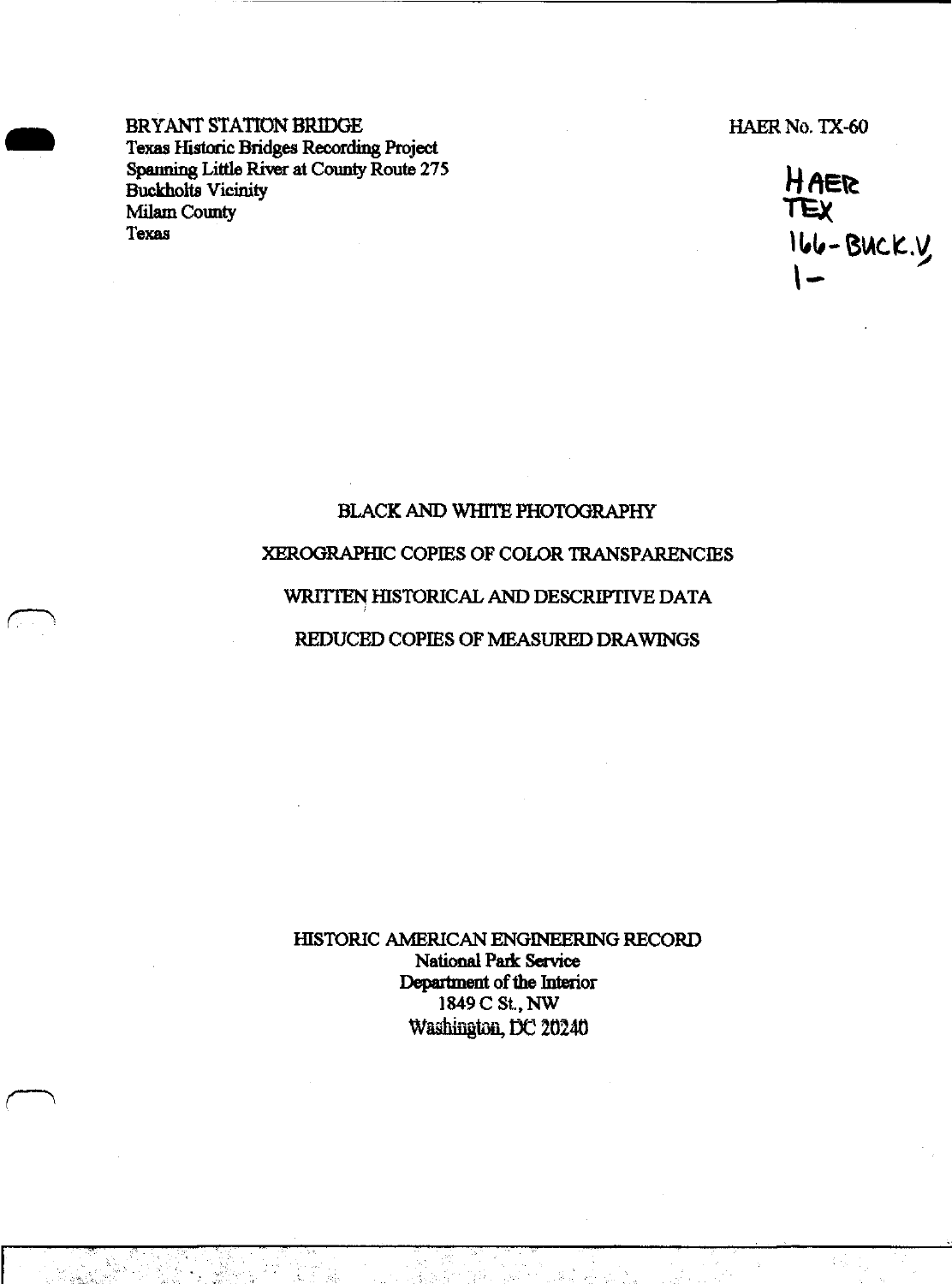## **HISTORIC AMERICAN ENGINEERING RECORD**

#### BRYANT STATION BRIDGE

#### HAER No. TX-60

Location:

Date of Construction:

Designer:

Builder:

Present Owner:

Present Use:

Significance:

Historian:

*r^*

Project Information:

Spanning Little River at County Route 275, Buckholts vicinity, Milam County, Texas. UTM: 14/672620/3413920 USGS: Sharp, Texas, quadrangle (1989).

**Bick** 

1909.

Chicago Bridge and Iron Company, Chicago, Illinois.

C. Q. Horton, Austin, Texas, agent for Chicago Bridge and Iron Company.

Milam County.

Vehicular bridge.

The Bryant Station Bridge is one of two surviving bridges employing a single-span pin-connected camelback through truss in Texas and one of five employing a camelback through truss. The bridge features the unusual configuration of a sloping deck installed above the horizontal bottom chord.

Estella M. Chung, August 1996. Revised September 1998.

This document was prepared as a part of the Texas Historic Bridges Recording Project performed during the summer of 1996 by the Historic American Engineering Record (HAER). The project was sponsored by the Texas Department of Transportation (TxDOT).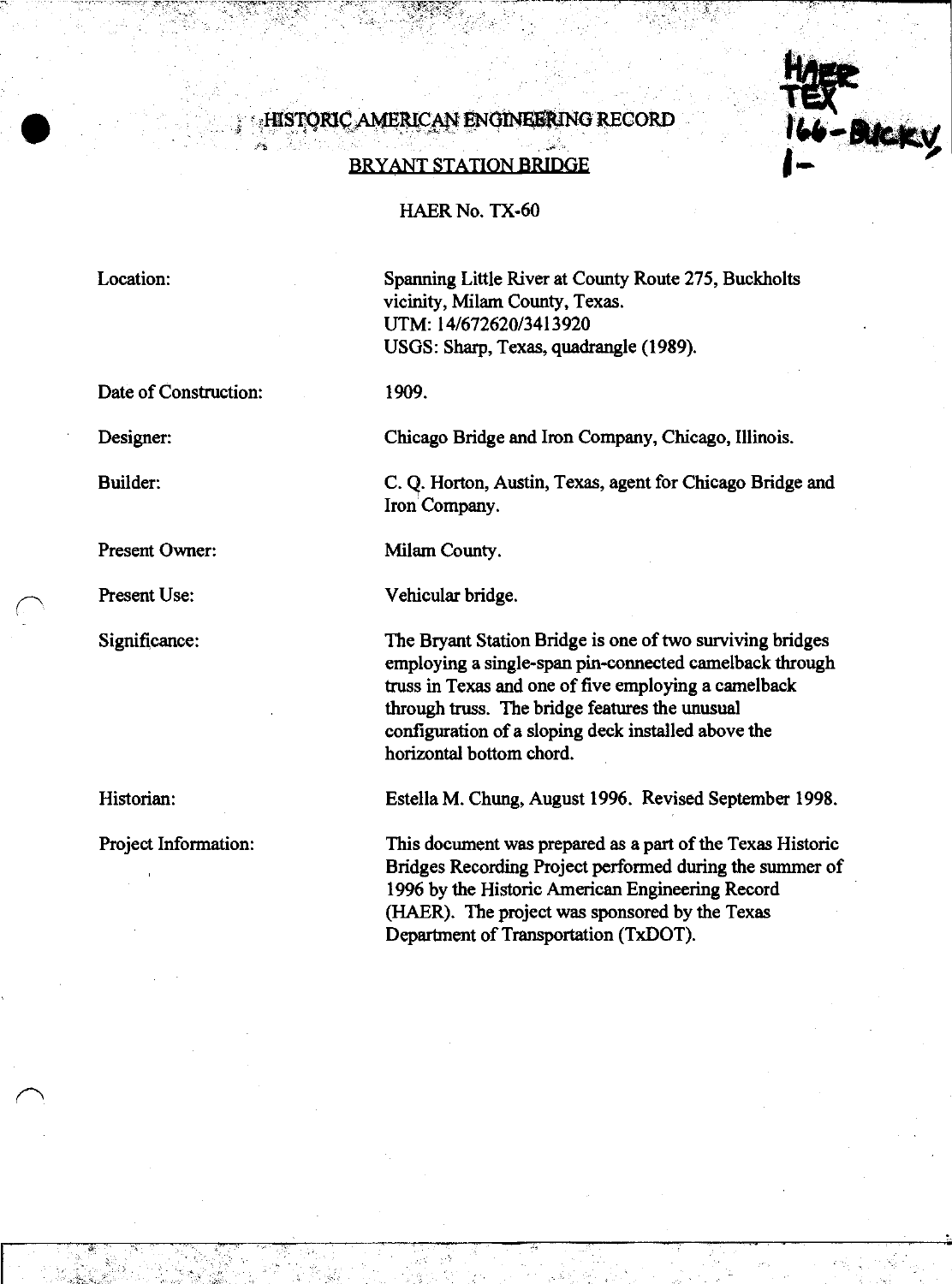## **I. Introduction: Little River And Bryant Station**

French explorer Louis Jucherearu de St. Denis would have been delighted to use Bryant Station Bridge when he guided Spanish Captain Domingo's seventy-five-person party of priests, lay brothers, and soldiers over Little River in 1716. He still managed to navigate the party across the river, which he called *San Andres*. Marquess of Aquayo, the governor and captain general of Coahuila and Texas, would have also appreciated a bridge. He had to wait seventeen days with his five hundred men and four thousand horses to cross the flooded river, which he called *Espiritu.* The name Little River came into use in the late 1830s.<sup>1</sup>

Bryant Station Bridge is named after a U.S. Army station established to keep Native American tribes out of the Republic of Texas capitol at Washington-on-the-Brazos. At the order of Sam Houston, president of the Republic, Benjamin F. Bryant set up the station in 1840. On about three thousand acres, he built a log cabin and fort on the north side ofthe Little River. Eventually a village developed around Bryant Station and it became an important stop on the route to Austin.<sup>2</sup>

"Since Milam County contains so many waterways, bridges and ferries were conveniences if not downright necessities," stated Lelia N. Batte, author of a *History of Milam County, Texas.*<sup>3</sup> The transportation system was a priority for the citizens of Cameron, the county seat, who were mandated to participate in road construction and maintenance. When Bryant Station Bridge was built, roads were becoming more important to the farm economy. Farmers in Milam County discovered farm machinery, produced crops above subsistence level, and needed better roads to transport their goods to market.<sup>4</sup>

#### **II. The Chicago Bridge and Iron Company**

The economics of fabrication led to the formation of the Chicago Bridge and Iron Company. Without their own fabricating yards, independent bridge builders Horace E. Horton and George E. King could not stay competitive in the bridge building business. They were at the mercy of prices and fabrication delays of their competitors. The Chicago Bridge and Iron Company was created in 1889 when Horton merged with the Kansas City Bridge and Iron

<sup>1</sup> Lelia M. Batte, *History of Milam County, Texas* (San Antonio, Texas: Naylor Company, 1956), pp. 4-8.

<sup>2</sup> Bell County Historical Commission, *Story of Bell County* (Austin, Texas: Eakin Press, 1988).

**• jwwv -\*\*\*l**

 $3$  Batte, p. 81.

*r^*

4 Ibid., pp. 103-10.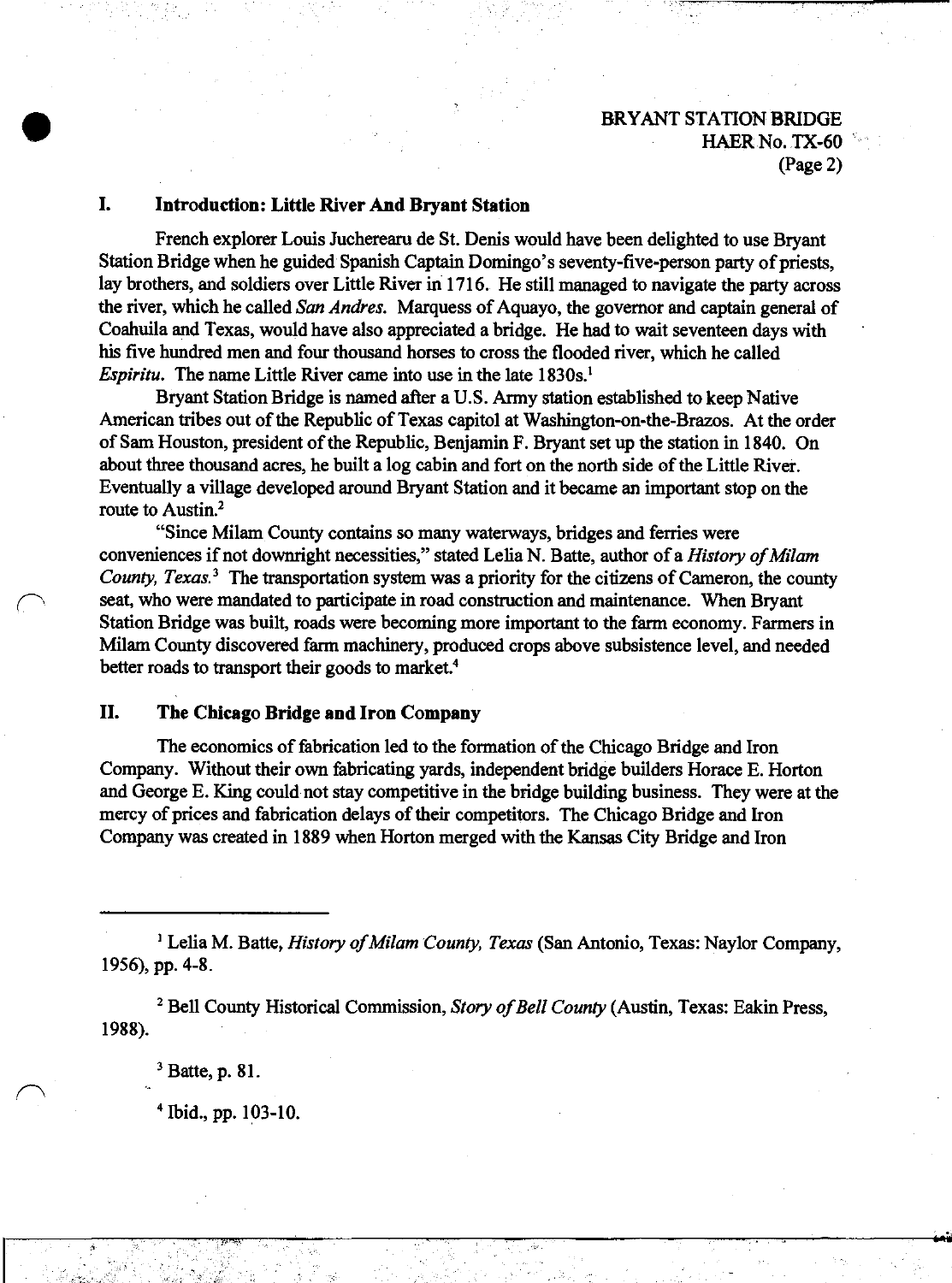# BRYANT STATION BRIDGE , which is the set of  $\mathbb{R}^n$  ,  $\mathbb{R}^n$  ,  $\mathbb{R}^n$  ,  $\mathbb{R}^n$  ,  $\mathbb{R}^n$  ,  $\mathbb{R}^n$  ,  $\mathbb{R}^n$  ,  $\mathbb{R}^n$  ,  $\mathbb{R}^n$  ,  $\mathbb{R}^n$  ,  $\mathbb{R}^n$ (Page 3)

**-ril**

Company, which had fabrication facilities. King joined the Chicago Bridge and Iron Company in 1890.<sup>5</sup>

The mergers created a company that could cover a substantial part of the national market. Horton, originally based in Rochester, Minnesota, contributed a sizable portion of the midwestern market. King, from Des Moines, Iowa, contributed much of the Iowa market. Kansas City Bridge and Iron Company of Rosedale, Kansas, had business established in Kansas, Missouri, Nebraska, and most importantly for the Bryant Station Bridge, the new market of Texas.<sup>6</sup>

The \$5980.00 contract for Bryant Station Bridge was awarded to Chicago Bridge and Iron Company agent C. Q. Horton.<sup>7</sup> Horton, based in Austin, was originally the southern agent for the Kansas City Bridge and Iron Company.<sup>8</sup> After the merger, Horton worked as the southern agent for the Chicago Bridge and Iron Company. However, after the financial panic of 1893, Chicago Bridge and Iron Company closed its Austin office.<sup>9</sup> Though Horton had become an independent bridge builder by 1900, he was back with the Chicago Bridge and Iron Company by 1904.<sup>10</sup>

<sup>5</sup> *The Bridge Works: A History ofthe Chicago Bridge & Iron Company* (Chicago: Mobium Press, 1987), pp. 2-9.

6 Ibid.

<sup>7</sup> Milam County, Texas, *Commissioner's Court Minutes,* vol. 4 (Milam County, Texas), p. 475 (June 18,1909).

<sup>8</sup> *The Bridge Works,* p. 6. Horton is listed as an agent for Kansas City Bridge and Iron Company in *Morrison* & *Fourmy's* General Directory of the City of Austin 1889-1890 (Galveston, Texas: Morrison and Fourmy, 1889).

<sup>9</sup> In *Morrison & Fourmy's General Directory of the City of Austin 1895-1896* (Galveston, Texas: Morrison and Fourmy, 1895), C. Q. Horton is listed as president of the Texas Electric Company and southern agent for the Chicago Bridge and Iron Company. Horton's post in the Texas Electric Company suggests a slowdown in the bridge-building business and his changing relationship with the Chicago Bridge and Iron Company.

<sup>10</sup> Morrison & Fourmy's General Directory of the City of Austin 1900-1901 (Galveston, Texas: Morrison and Fourmy, 1900). Bridge Manufacturers File, Texas Department of Transportation, Austin, Texas. For information on other Milam County bridges built by C. Q. Horton, see U.S. Department of the Interior, Historic American Engineering Record (HAER) No. *f^\* TX-59, "Brushy Creek Bridge," 1996, Prints and Photographs Division, Library ofCongress, Washington, D.C.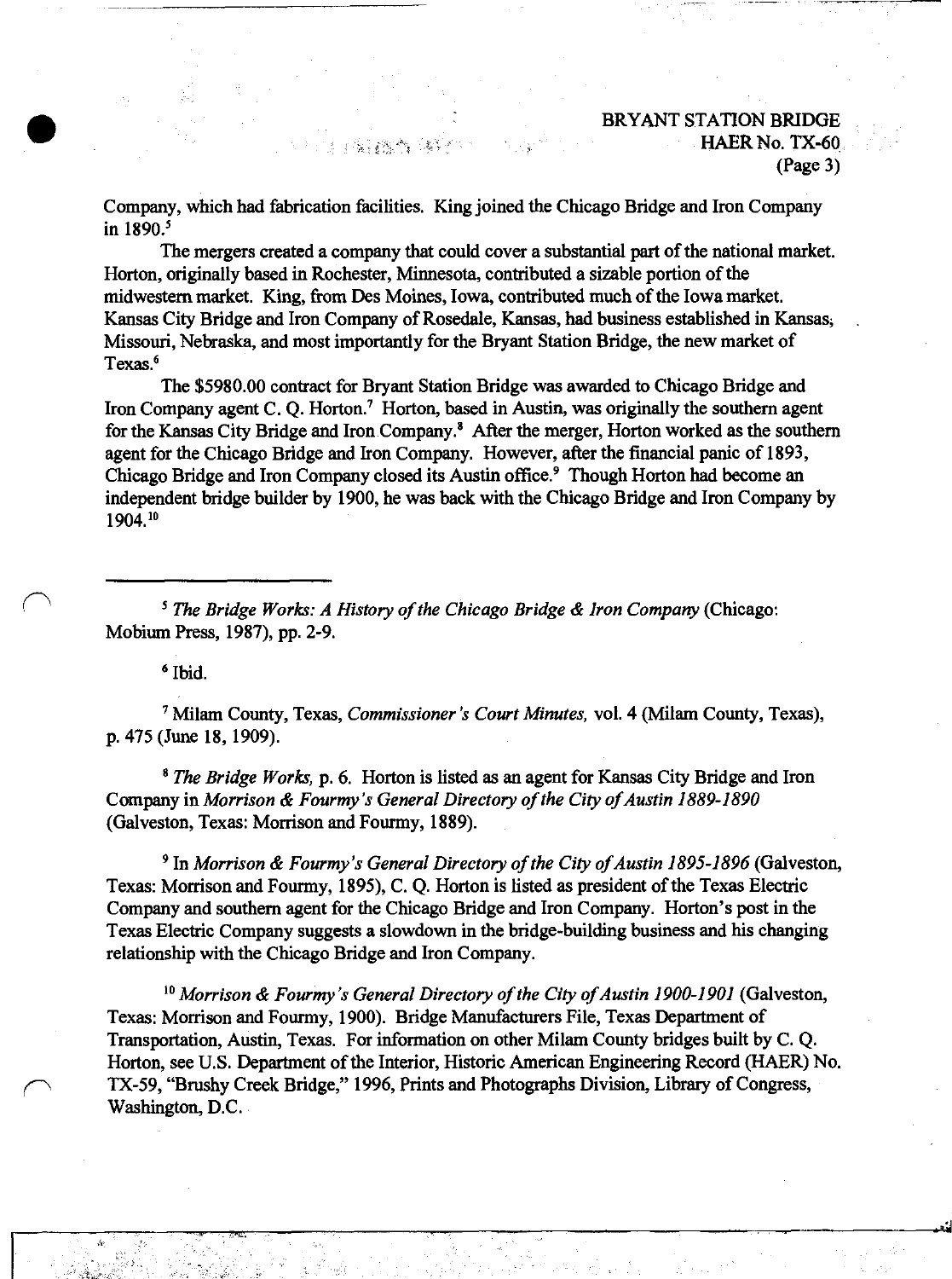**sWi**

### **III. Bryant Station Bridge**

The bridge's camelback design is a variant on the Pratt truss. According to historian David Plowden, bridges that were "designed without pretension" with "inconspicuous" monumentality were "much more indigenously American."<sup>11</sup> The Pratt truss, typically used for spans from 125'-0" to 250'-0", was the inconspicuous truss of the late nineteenth and early twentieth century. Both Howe and Pratt trusses are divided into rectangular panels each crossed by two diagonals. The Pratt truss carries loads with diagonals in tension and verticals in compression; this situation is reversed in the Howe truss. The Pratt truss' verticals, shorter than the diagonals in the Howe truss, are less likely to huckle under compression.<sup>12</sup> The Pratt form was created by Thomas Pratt, probably around 1842; he and his father Caleb patented it in 1844.<sup>13</sup> Technology historians such as Carl Condit recognized the practicality of the Pratt truss:

Among truss bridges, the nearly universal reliance on Pratt and Warren trusses has helped to make possible the elegance and precision of form that was once regarded as hopelessly unattainable in such structures. Simplicity has led to a unity of line and surface which has nothing to obscure or interrupt the clarity of the main elements and the naturally pleasing geometric pattern arising from their necessary relations.  $\ldots$ <sup>14</sup>

The camelback truss replaced the Pratt design's horizontal top chord with a polygonal top chord and increased the truss' strength.<sup>15</sup>

The Bryant Station Bridge consists of one camelback through truss of 200'-0" span, both ends of which are supported on pairs of cylindrical concrete columns joined by a wall.<sup>16</sup> Approach spans supported on I-beam bents bring the structure's total length to 343'-0". At its greatest depth, the camelhack truss measures 30'-0" from pin to pin. Of the main span's ten

<sup>11</sup> David Plowden, *Bridges: The Spans of North America* (New York: The Viking Press, 1974), p. 171.

<sup>12</sup> Ibid., p. 40.

<sup>13</sup> Carl W. Condit, *American BuildingArt: The Nineteenth Century* (New York: Oxford University Press, 1961), p. 110.

<sup>14</sup> Condit, *American Building Art: The Twentieth Century* (New York: Oxford University Press, 1961), p. 302.

<sup>15</sup> Milam County Bridge File, Texas Department of Transportation, Austin, Texas.

<sup>16</sup> During a site visit in 1996, an old concrete column was found tossed to the side of the bridge, suggesting that the pier has been replaced at least once.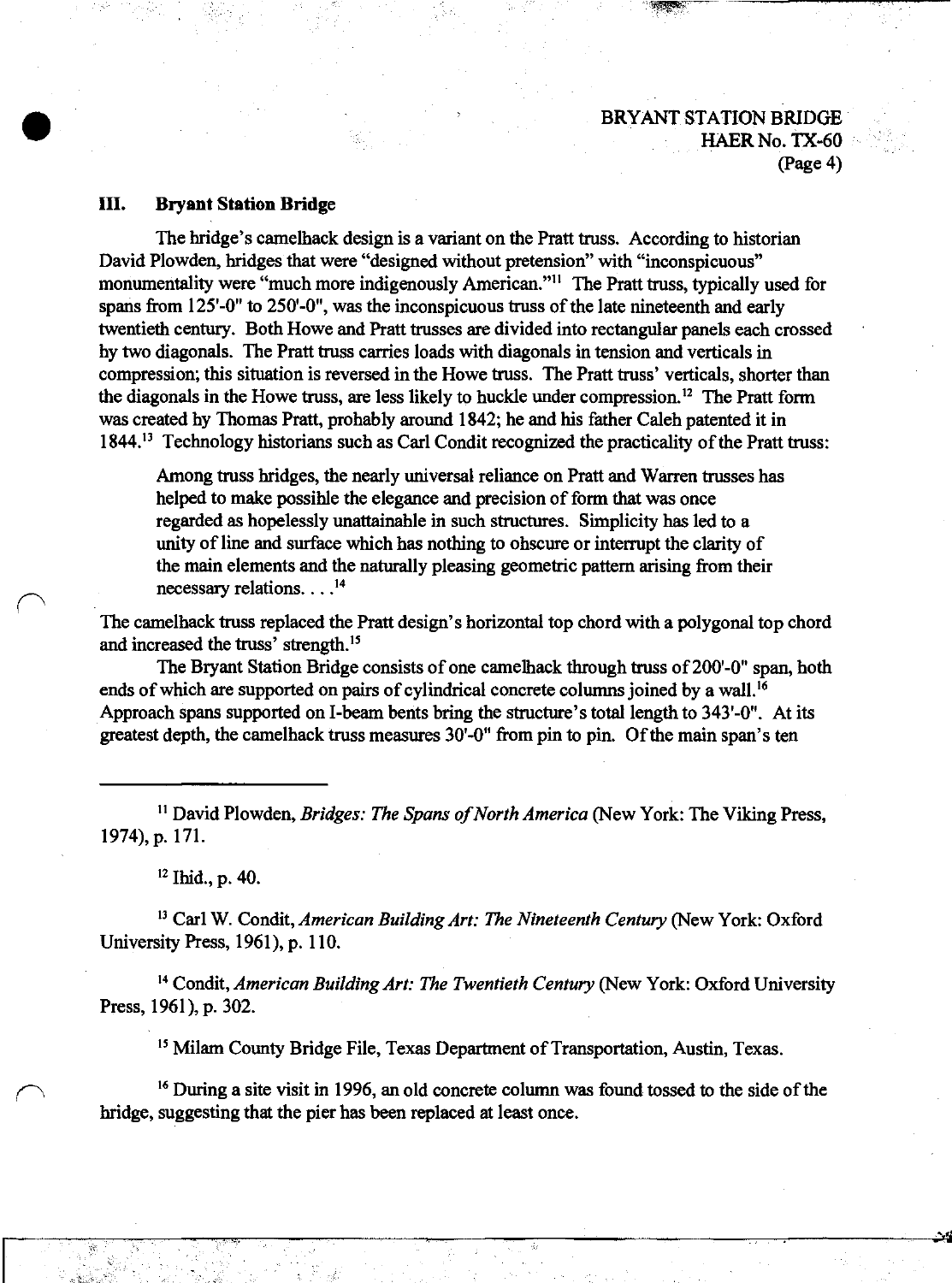v£

equal panels, the middle four have crossed diagonals and a horizontal upper chord; the next two panels on either side have diagonals ascending toward the supports and an inclined top chord; and the top chord descends to the supports in the endmost two panels.

Two 9 l/2"-deep channels marked "LACKAWANNA" are riveted to a 12" x 1/4" plate on top and  $1 \frac{1}{2}$ " x  $\frac{3}{16}$ " single lacing beneath to form the rectangular section of the upper chord. The lower chord consists of double eye bars, increasing in size from  $3/4$ " x 2  $1/2$ " in the endmost panels, to 7/8" x 3 1/2" in the next two panels, to 7/8" x 4" in the middle four panels. Struts, consisting of 2 1/2" x 3 1/2" angles riveted with their longer legs together, span between the upper chords, bolted to the top of each upper chord. Crossed 7/8"-diameter rods, attached to angled brackets riveted to the top of the upper chords, form upper lateral bracing in all but the endmost panels. A riveted lattice of 2 1/2" x 2 1/2" angle sections forms the inclined portal bracing, bolted to the upper chords and supporting the builder's plate in the middle. A rubbing of the plate, which reads "1909 BUILT BY C. Q. HORTON AUSTIN TEXAS," can be found in the field notes.

Verticals consist of two 5"-deep channels connected with riveted single lacing to form a 10"-wide rectangular section. Square-, rectangular-, and round-section eye bars of various sizes form the diagonals in the vertical plane. The 15'-9"-wide wooden roadway is supported on 7" deep stringers, which are channels on the outside and I-beams in between. The stringers rest upon I-beam deck beams with lower lateral bracing of crossed rods. These rods decrease in size from <sup>1</sup> 3/4" diameter in the endmost panels to 7/8" diameter at mid-span.

**r>**

*r\*

From a distance it seems as if the verticals of the bridge are of unequal length, although closer inspection reveals that the deck is built on a slope. The banks at each end of the bridge are not of equal height. To account for this, the 15 l/4"-deep deck beams are bolted to double-angle brackets that are riveted to the verticals at varying distances above the lower chord. As a result, the deck gently slopes to match the abutments. For some site-specific circumstances, such as banks of unequal height, it was probably less expensive to adjust a standard truss when it was erected, than for custom fabrication.

Those in rural Milam County who use Bryant Station Bridge today can imagine lofty, romantic thoughts of crossing Little River with French explorers, Spanish captains, or turn-ofthe-century farmers. At a minimum, they can appreciate the historical significance of the crossing. In addition, Horton's modification of a standard truss to fit its site makes the bridge an artifact showing compromises and choices made in the built environment in 1909. The Bryant Station Bridge is one of two surviving bridges employing a single span pin-connected camelback through truss in Texas and one of five employing a camelback through truss.